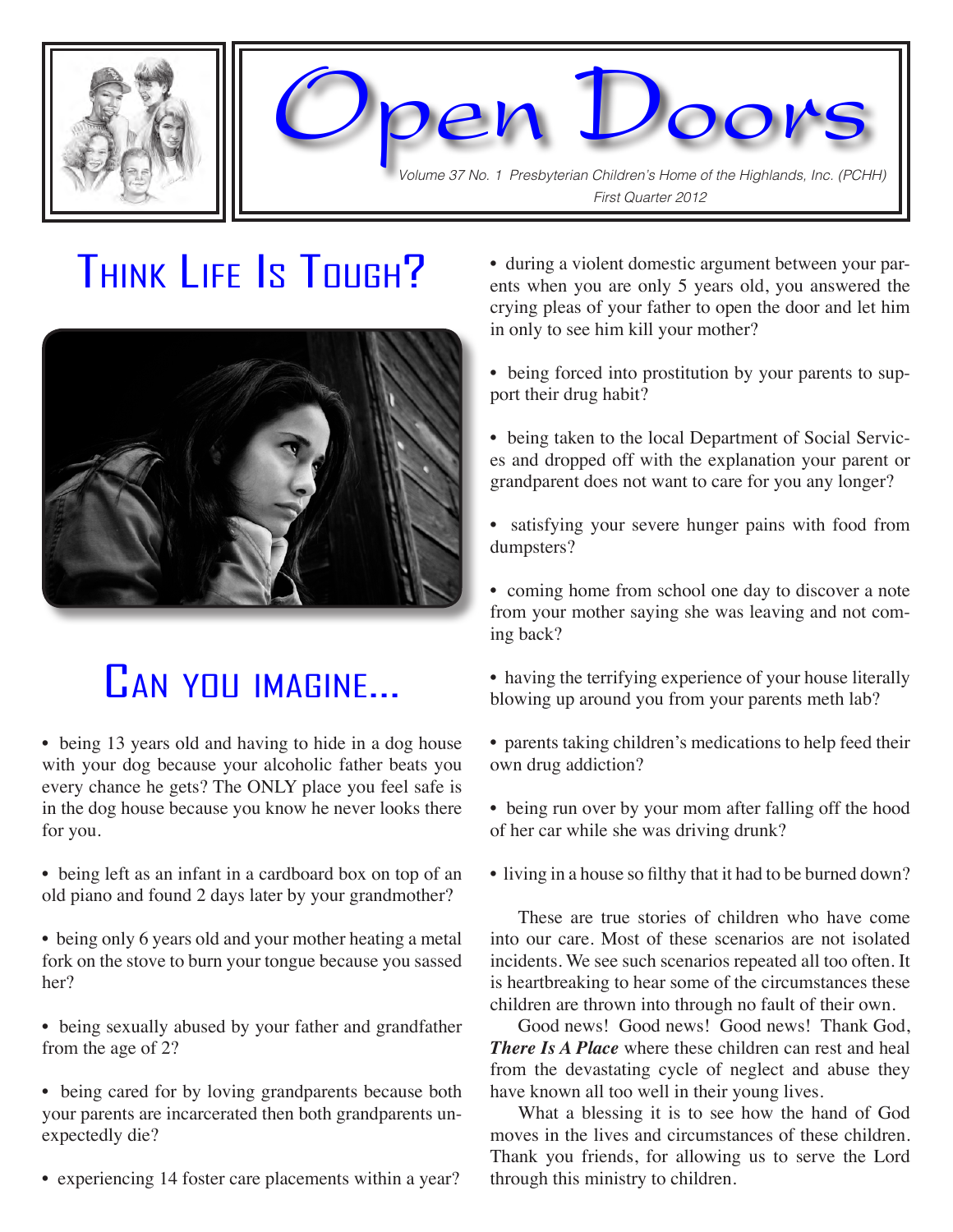

#### Billy Rice Executive Director

I know that as you read this we are<br>
a couple of months into the New Year, but I would like to quickly give a fond farewell to 2011. It was a very successful year for us, featuring an excellent licensing renewal inspection on the program side and fantastic support from our donors. We are working diligently to keep the momentum going in 2012, and this newsletter is focused on giving our supporters the information to help make that happen.

The cover story speaks to the trials and tribulations our children have endured before they come to us. Our supporters often ask about our children's "stories" and have a keen interest in the circumstances surrounding their lives. We hope that these **unfortunate but true** background stories will give you a better understanding not only of what our children have to overcome, but also let you know why their stay in our ministry and your continued support is so important.

Another feature in this newsletter introduces our informational video. I know I am biased, but I think "*There Is a Place*" does a fantastic job of showing people the essence of our ministry. Produced in house by our Development Director, E. C. Hill, it combines the history and current status of our program with personal testimonies of former residents. It is something all of our Children's Home family should see and a great way to introduce our ministry to those who have not yet been touched by our work with the children God brings to our door. We know that none of this

is possible without your love and support, and we thank you!

Billy

P. S. During my recent attendance of the National Fellowship of Child Care Executives (NFCCE) Conference, I shared our video with a number of my colleagues and they were very impressed with the content and creative packaging of it. It is great to have such positive feedback from fellow directors.

# Thank You For Remembering Us In Your Estate Planning

CHECK OUT OUR WEBSITE: www.pchh.org Search Facebook for us too.



#### \*Moderator \*\* Vice-Moderator

### Prayers & Praises

#### *Winter Travel Safety*

Because of generous donations, our need for a pickup truck with a snow plow and an ATV with a push blade have been met and they are now on duty, ready to make staff and visitor travel on our campus much safer during any challenging winter weather. Thank you for your generosity.

#### *Bath Towels and Washcloths*

These items seem to always be a popular need. Residents do not bring anything like this with them when they come. Personal hygiene is an important part of life skills instruction.

#### *Dish Towels and Cloths*

Houseparents and residents prepare some meals in the cottage and need both dish towels and cloths. Feeding 12 people (10 residents and 2 houseparents) creates a lot of dirty dishes.

#### *Gently Used Vehicles*

The Home is in need of 2 or 3 gently used vehicles to be placed dents to and from doctors' ap-<br>pointments, extracurricular ac-<br>tivities, part-time work locations, etc. If you would like to donate, please call (800) 987-0301 and ask to speak with Billy Rice or Wynette Yontz. Donors have given us such vehicles in the past and they really help. Safe, reli- able transportation is a must but brand new vehicles are not necessarily required to meet those needs.

### *Gift Cards*

Phone cards or gifts cards from Walmart or fast-food restaurants are always a great help. Used as rewards or off campus activi ties... gift cards help.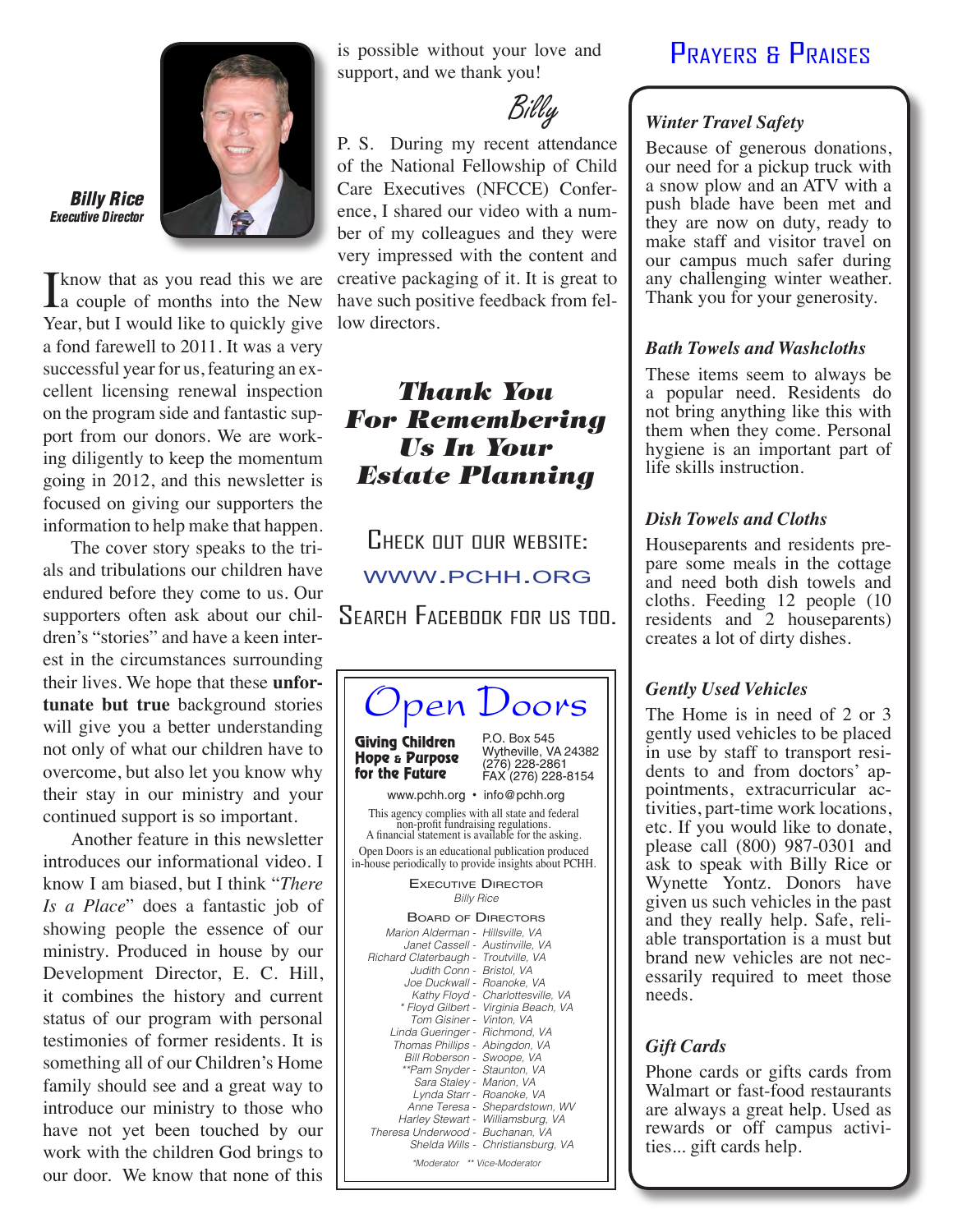# CELEBRATING 20 YEARS. PCHH VIDEO FINISHED

**M** y how time flies! E. C. Hill has served PCHH for 20 years as of this November but it seems like only yesterday when we added him as our first Development Director. For the past two decades he has proven to be a valuable asset to this ministry as he has applied many talents and professional strengths in keeping our story in front of people who love what this vantaged children.

E. C.'s production of our newsletters and appeals is always creative and his just completed video production entitled "There Is A Place" is an excellent tool portraying our story to those who want to know more about our mission and purpose. We know from other agencies how much such a production costs and we are blessed to be able to produce ours in-house.

In addition to development and public relations, E. C. serves on the Leadership Team and contributes administratively with the in-house production of our Policy and Procedures Manuals, forms, and other programmatic tools to assist in making our workflow more productive and our work easier. His many talents and professional strengths help express a positive reflection of just how much we care about our work.

When asked recently what were some of the most memorable moments during the past 20 years, he replied, "As Jimmy Nichols says in our video, seeing the Hand of God in it all... that is what I remember most."

Thanks E. C. for the excellent work you do for this ministry! We hope your calling to this ministry continues for many years to come. To God be the glory for all the talented, committed people He sends our way to help us meet our collective calling of Giving Children Hope & Purpose for the Future.

The PCHH video, "There Is A Place", has been produced, packaged, and shipped to our Board Members and other volunteer presenters for showing and distribution.

The length of the video is less than 20 minutes... 18:40 to be exact and does a good job of sharing the essence of this ministry.

The accompanying booklet fea-Home means to troubled and disad- tures a contact information page, a letter of thanks from Billy Rice, a handy table of contents listing many topics of interest about PCHH, and then pages of brief comments on these topics. The package is designed to be useful for those wanting to share information about this ministry.

> If you would like to host a presentation of this video or present it to your group, contact one of our board members who are listed on Page 2 of this newsletter or call our office at (276) 228-2861. It is a great way to learn more about this ministry and the impact your support has in the lives of the children who pass through our doors.

> Our many thanks to Jake Tidwell, Peggy Duncan, and Jimmy Nichols for sharing their stories for our video. Thanks for being a part of our family.

E. C. Hill, Development Director, holds the DVD "There Is A Place" which is packaged in a holder on the inside back cover of the booklet.

NEW DAWN SOCIETY

# YET ANOTHER WINNER

Each year Billy Rice, our Execu-<br>Live Director attends the Nation-Trive Director, attends the National Fellowship of Child Care Executives Conference to share ideas and network. One element of that conference is an art contest for residents. Annie from Buchanan Cottage tied for 1st Place with her pencil drawing of Eeyore. Congratulations Annie!





*"There Is A Place"*